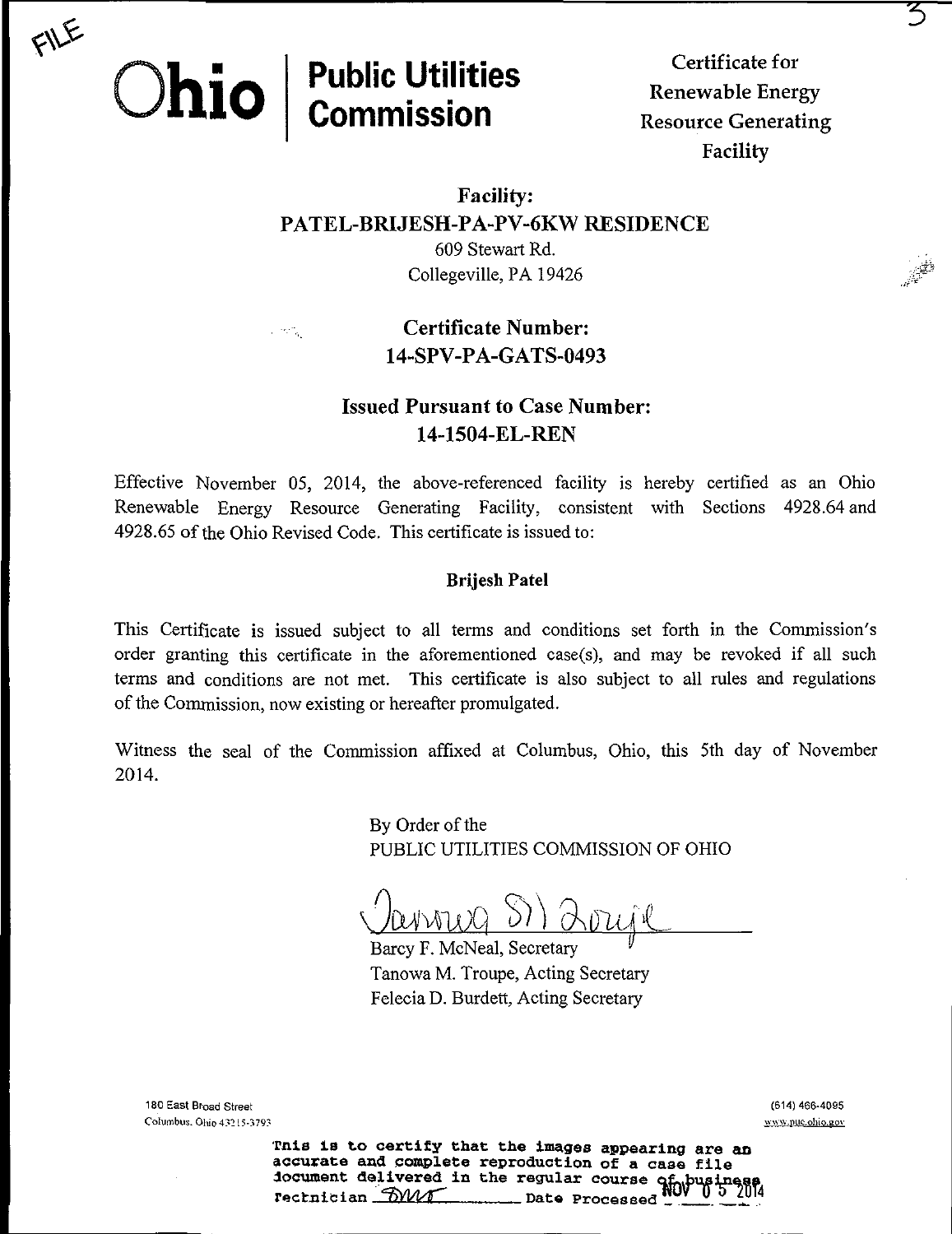## Automatic Case Action Form Certification of Renewable Energy Resource Generating Facility

 $\rightarrow$ 

Issued Certificate Number: 14-SPV-PA-GATS-0493

PUCO Case Number: 14-1504-EL-REN

Facility Name:

Patel-Brijesh-PA-PV-6kW Residence

Facility Location:

609 Stewart Rd. Collegeville, PA 19426

#### Effective Date of Certificate / Date Commission Order Signed:

November 05, 2014

#### Issued To:

Brijesh Patel

#### Send To:

Brijesh Patel

609 Stewart Rd. Collegeville, PA 19426